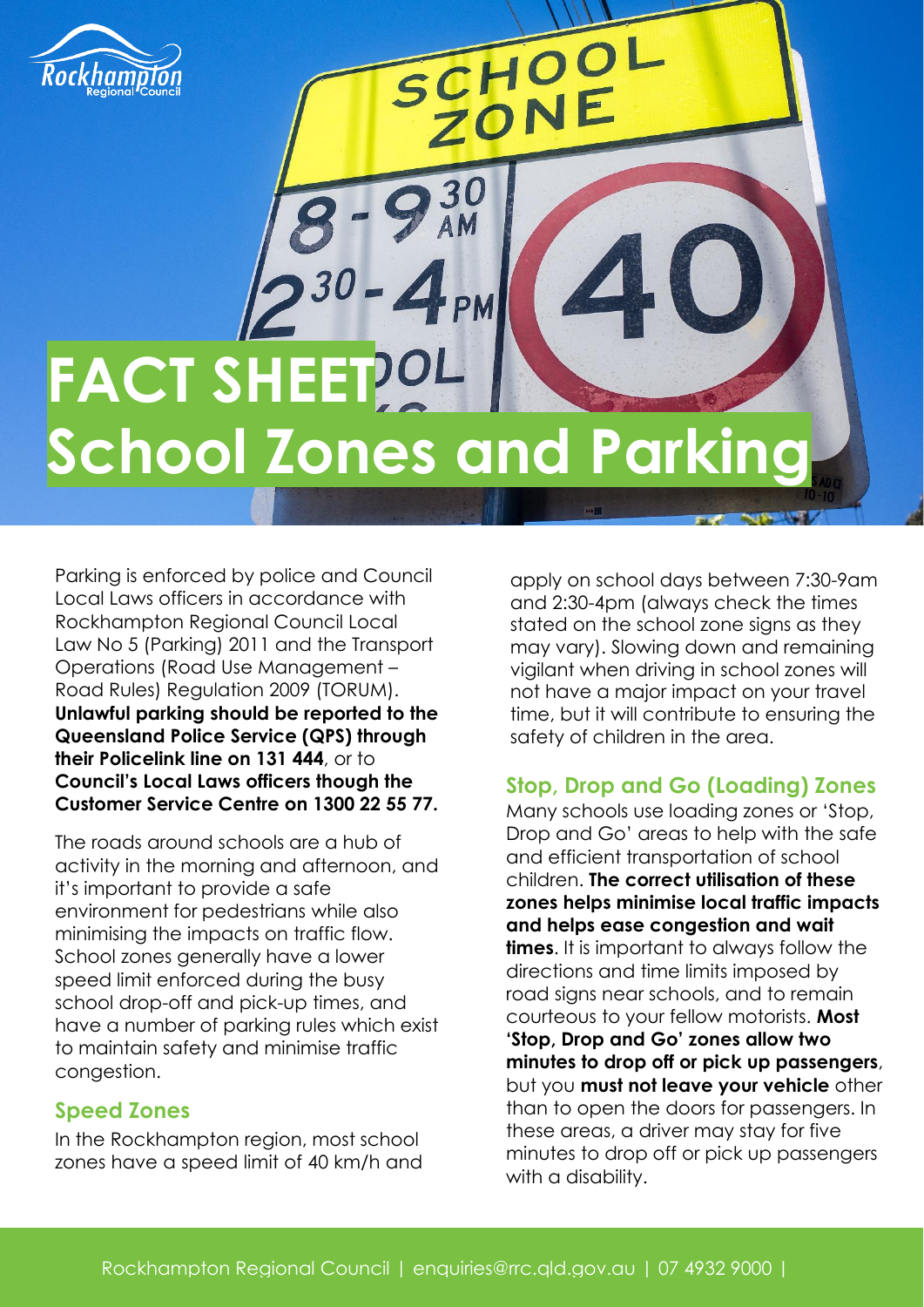For 'Stop, Drop and Go' zones to work safely and efficiently, it is important to stick to a number of rules including:

- **If your child is not waiting for you** and you have exceeded the posted wait time, **leave the area** to allow other parents to access the zone
- **Never remain in the zone for longer than specified**, and stay with your vehicle
- Ensure your child exits the vehicle on the kerb side, not into the traffic lane
- **Do not block intersections or driveway accesses.**
- **Do not stop in a traffic lane** impeding the flow of traffic trying to travel through the area
- Move forward in the queue as space becomes available to eliminate the need to perform more difficult parking manoeuvres
- Ensure your child watches for your vehicle and moves promptly when you arrive, and
- Remain courteous to other motorists.

## **Parking Near Schools and Crossings**

Parking or stopping your vehicle too close to an intersection or pedestrian crossing reduces visibility and can endanger pedestrians and other drivers.

A driver **must not park within 20m before or 10m after a pedestrian or children's** 

**crossing**, and must not block pedestrian ramps or footpath access. When parking near an intersection, a driver must not stop on a road within 20m of an intersection with traffic lights or within 10m of an intersection without traffic lights, unless signed otherwise. These distances apply to both parking and stopping, meaning **you are not allowed to use these areas to drop off or pick up passengers**.

You must also ensure you leave marked bus zones clear, and do not use them for parking or drop-off/pick-up. In order to allow buses to manoeuvre into and out of the bus stop, you should **not stop within 20m before or 10m after a bus stop sign**.

## **Reducing Congestion and Parking Demand**

It can be frustrating trying to find a spot in the school car park, which may lead to drivers overstaying their allowed time limit in set-down areas. To alleviate this, you may consider parking a few hundred metres from the school and walking to the gate – this saves the traffic issues, and provides an opportunity for exercise.